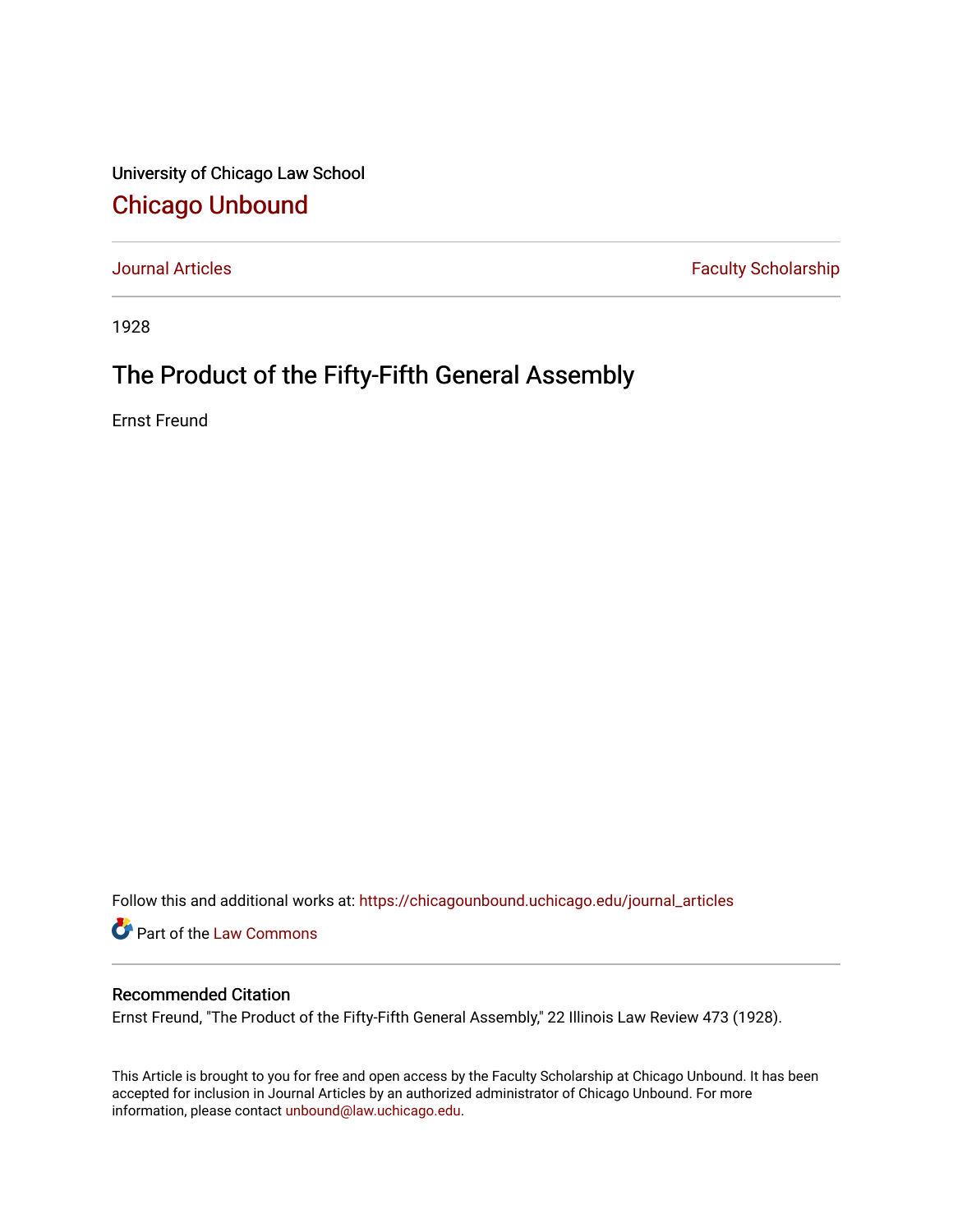# **ILLINOIS REVIEW**

Volume XXII JANUARY, 1928 Number 5

### THE PRODUCT OF THE FIFTY-FIFTH **GENERAL** ASSEMBLY

**By ERNST FREUND\***

In reviewing the Illinois legislation of  $1925<sup>1</sup>$  attention was called to the steady decrease in the volume **of** session laws from 1919 to **1925;** in **1927** there has been an increase, from **617** to **874** pages. This is chiefly, and perhaps entirely, due to one measure which called for upwards of one hundred amending acts, that is to say, nearly one-fourth, or if appropriation acts are not counted, more than onefourth of the total number of laws enacted. This measure is the raising of the assessed valuation from one-half to the full value of taxable property in the state. The constitution limits municipal bonded indebtedness to five percentum of the assessed value of thetaxable property of the municipality; the legislature has power to keep indebtedness down **by** prescribing assessment at less than full value. For a long time the assessed value was one-fifth, and was later raised to one-half of the value. The pressure for larger bonding capacity has resulted in the raising of the assessments to the full value, making, for the future, further legislative relief in this way impossible. **All** local taxing powers (cities, counties, drainage districts, parks, schools, etc.) are granted by the legislature, and often **by** separate acts for separate purposes, and in each case the legislature grants the power subject to maximum rates, and the rates are measured by reference to the assessed value of property. If, as was done at this session, the assessed value is doubled, and if the rate is to be kept at its actual maximum, it must be nominally cut in half. Hence the plethora of amending acts. **A** host of rates had to be adjusted to the "full value" law. This additional situation was, however,

<sup>\*[</sup>Member of faculty, University of Chicago Law School.]

**<sup>1.</sup>** "The Product of the Fifty-fourth General Assembly" 20 **ILLi-**NOIS **LAW REvimv 585.**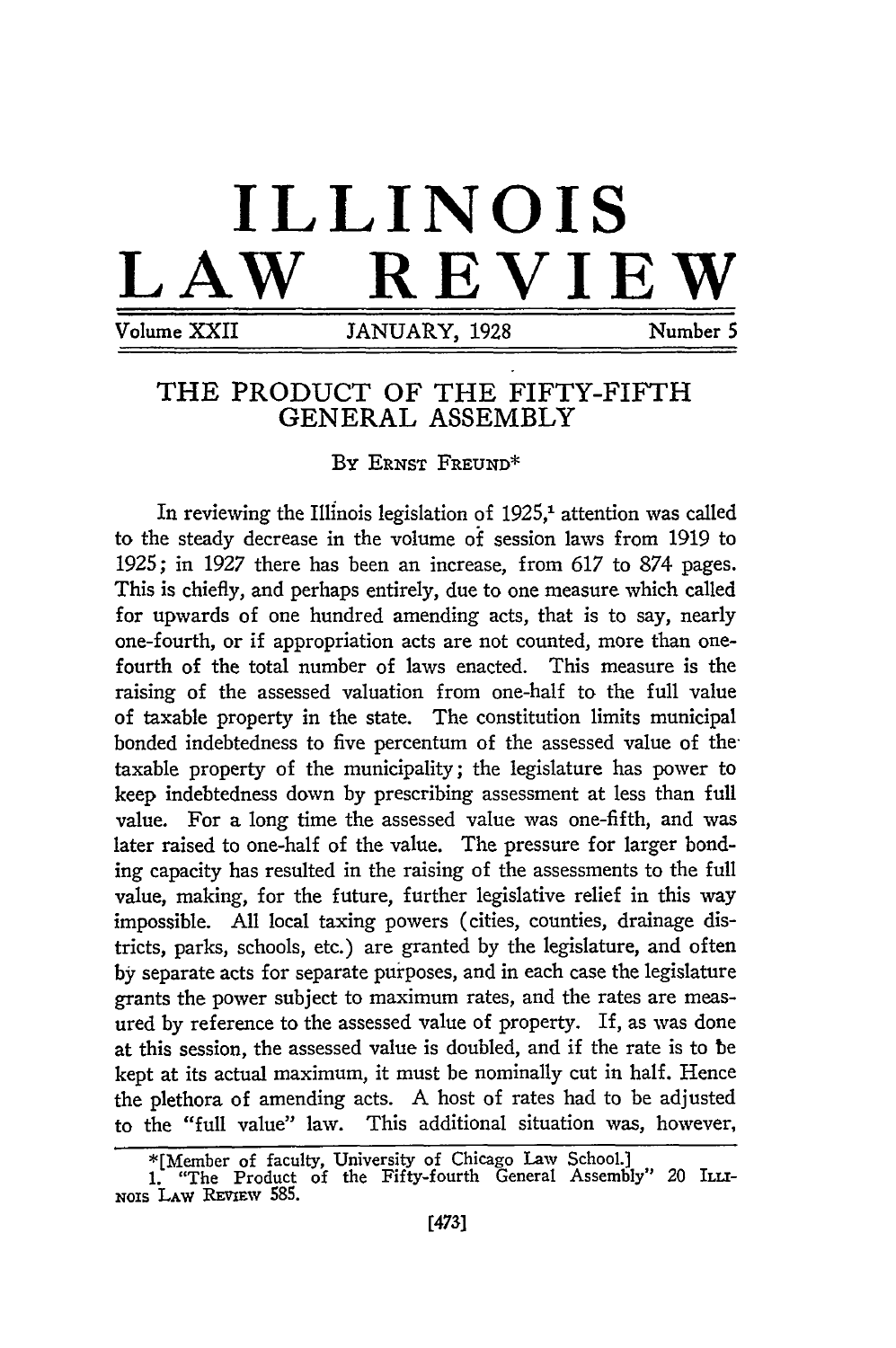#### *22 ILLINOIS LAW REVIEW*

presented: the Juul law of 1901 fixed for the total of the taxes levied in each county an aggregate maximum rate of two percentum on the assessed valuation, involving a proportionate scaling down of each distinct maximum statutory rate. A number of rates are exempt from this scaling down process, the other rates, however, to be scaled down only as though these exemptions did not exist. These irreducible rates raise the total aggregate maximum above the two percent of the Juul law. Of course the Juul law rate was also cut from two percent to one percent. Previous, however, to all this legislation, a number of taxing bodies (City of Chicago, South Parks, Sanitary District) had obtained from the present legislature other amendments of the Juul law raising their irreducible rates, and these raised rates likewise had to be cut down one-half. This has been done by six separate amendments of the Juul act, not one of which contains all the reductions. The present law has to be arrived at by reading and construing these six amending acts together as one act; in Cahill's edition of the statutes the gentlemen who were in charge of the legislation present in form of a note a consolidated text of their own; in Smith-Hurd's edition, attention is called to the situation.

No more striking illustration could be given of the cumbersome form of some our statute law. Simpler forms readily suggest themselves, but not merely do the constitutional requirements concerning amendments stand in the way, but if they were removed, there would still be the question of the mechanical handling of the changes in the unofficial biennial revisions of the statute book. A combination of constitutional freedom with the adoption of something like the Wisconsin system of the Official Reviser might furnish a solution. The present legislature has given the Legislative Reference Bureau a large commission for revising, simplifying and rearranging existing statutory law; and the men charged with the task might well employ some of their time in considering this problem.

The inconveniences of the present amending system to which attention was called in the ILLINOIS LAW REVIEW two years ago appears also in the present volume: for the sake of a relatively minor addition to the powers of the city council we have again the reenactment of a section covering eight pages, and over forty pages are taken up with amendments of the park pension acts. The Workmen's Compensation Act undergoes anbther twenty-three page amendment, again mainly given to an enlargement of benefits, including, however, also a desirable provision on behalf of children illegally employed. The revision of the Primary Law is the most voluminous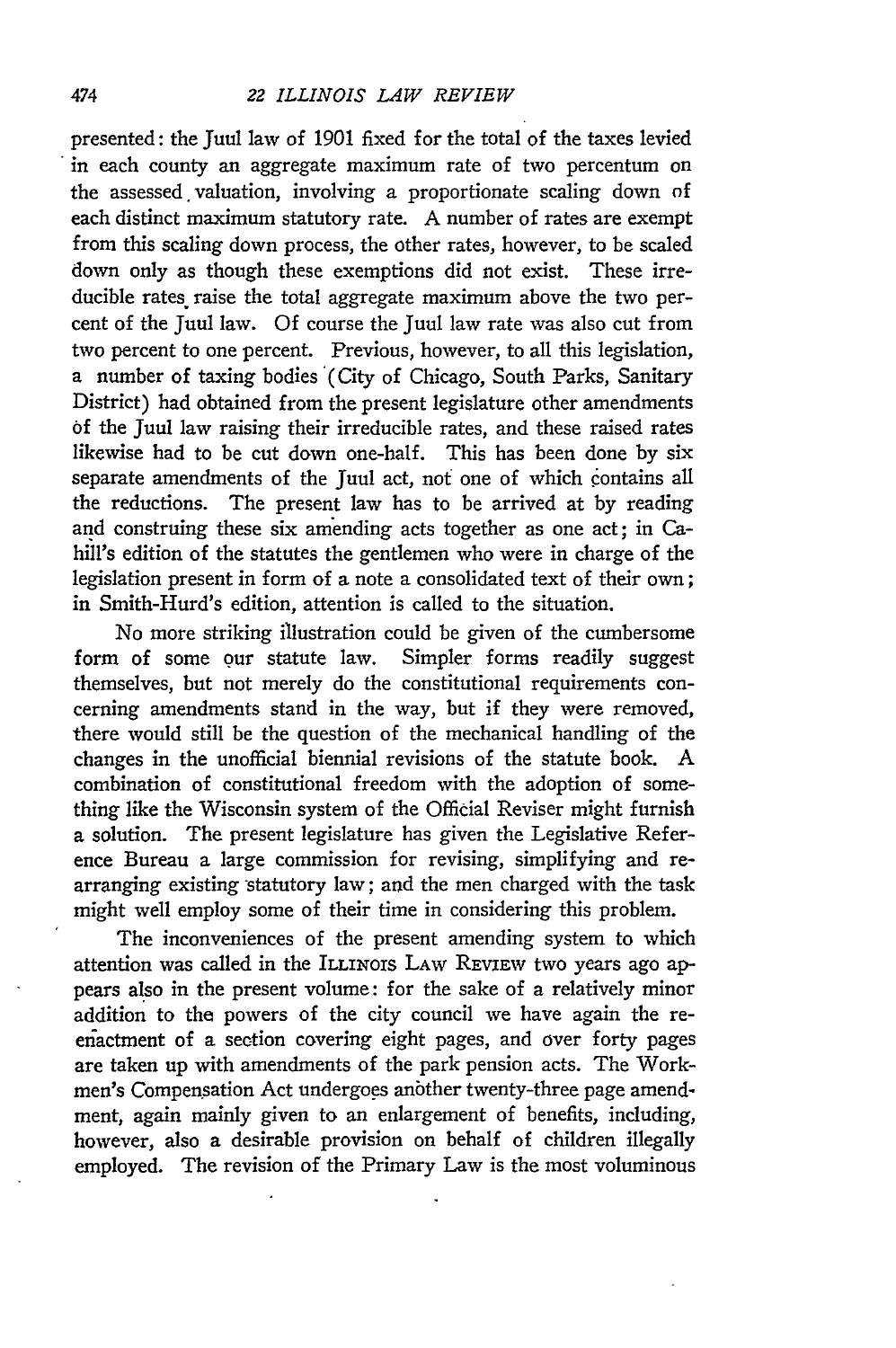measure of the session, its dubious fate to be eventually determined by the Supreme Court.2

The most striking change in the law of the state is perhaps the introduction of "electrocution" as the form of capital punishment; negatively it means that the legislature was not ready to abolish the death penalty. The law of most immediate interest to the people **3f** the state is that imposing the gasoline tax, one of Governor Small's measures. Responsive to a widespread demand on the part of tax reformers is the law exempting, on condition of reciprocity, from inheritance taxation the intangible property of residents of other states. There is the usual crop of regulatory legislation, some of which (commercial fertilizers, insect pests and plant diseases, poultry dealers, protecting the marks of platinum articles) calls for only passing notice. The Warehouse License Act strengthens supervision, makes Board of Trade rules dependent upon the approval of the Commerce Commission, and protects the incompatibility between warehousing and grain ownership from evasion by corporate stockholding. The Grain Storage Certificate Act is a measure of civil regulation, operating without absolute compulsion. Several comprehensive measures of insurance regulation (life insurance assessment companies, Lloyds, mutual benefit associations) call attention to the fact that the ambitious scheme of codifying the entire insurance law, which ripened into a bill in 1925, has been temporarily laid aside.

The law permitting the settlement of small intestate estates (less than \$500) in Cook County without formal administration legalizes a practice which it is understood has in the past been indulged in to some extent by institutions at their own risk.

There seems to be no other striking legislation in the matter of private law. Neither the amendment to the Dower Act, nor the act to regulate perpetual cemetery trusts, appear to change the existing law in any substantial manner. The act dealing with slander by radio purports to establish a penal, and not a civil, liability.

The following somewhat casual comments are offered on a number of other measures enacted into law:

1. The act to legalize horse racing is a companion measure to the 1925 law concerning athletic exhibitions. It appears to be a carefully drawn measure. The weakness of the act lies in sections

<sup>2.</sup> It may be proper to point out, in view of newspaper reports to the effect that one of the defects of the law is the combining of two distinct subjects, namely, primaries and party organization, that legislative regulation of party organization has its foundation in the desire of parties for official rec- ognition on the primary ballot; without primaries, political parties might well claim constitutional freedom from legislative regulation.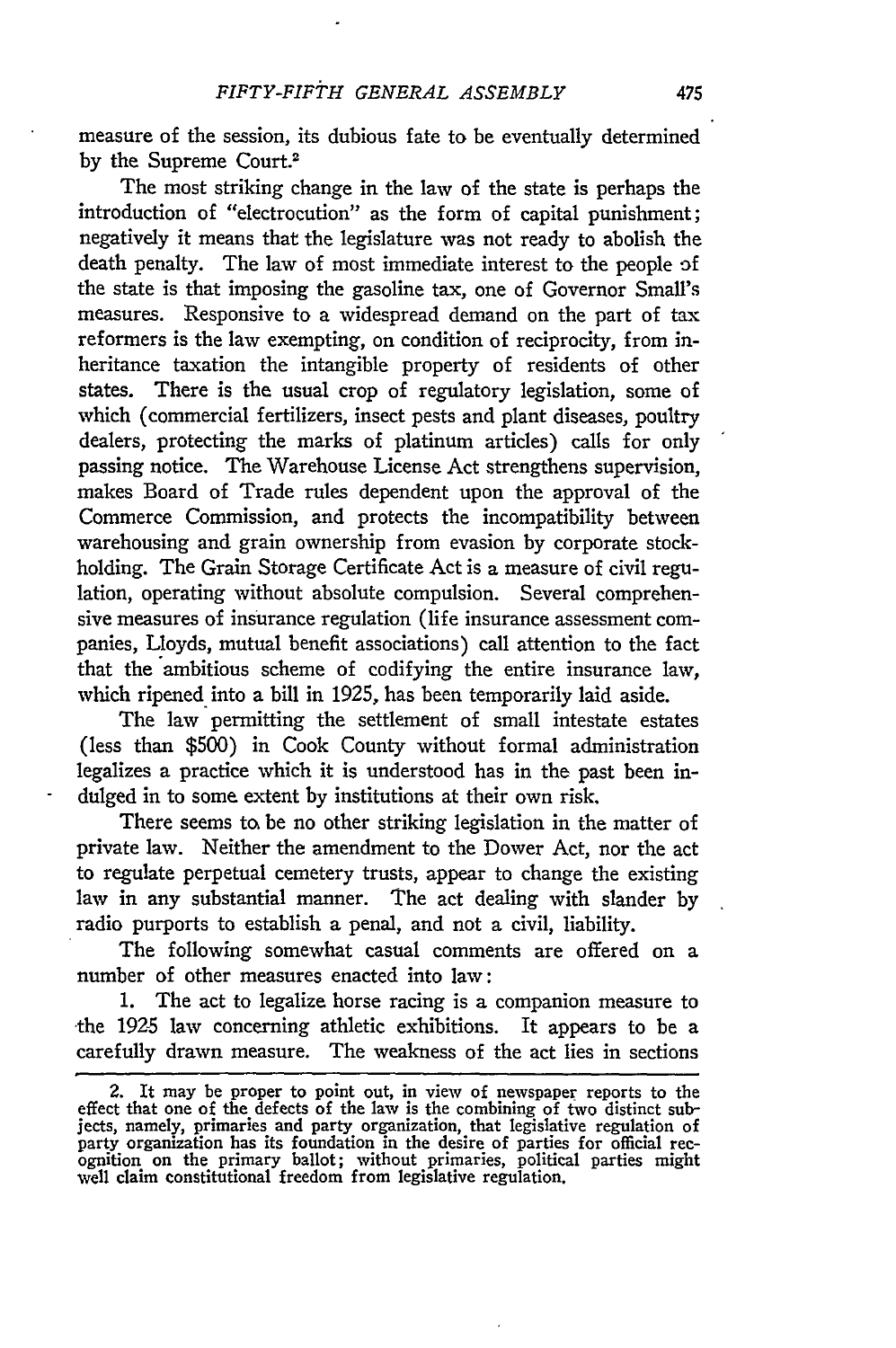10 and 12 which undertake to legalize the pari-mutuel or certificate system of wagering by patrons of horse races, and to make the general provisions of the Criminal Code inapplicable to such wagering. It will be for the Supreme Court to say whether this preferred status of horse race bets is consistent with the decision in *Miller v. Sincere,3* which defeated the attempt to exempt board of trade transactions from section 132 of the Criminal Code. It is true that the act contains the common separability provision; but how can horse racing be made an attractive or remunerative proposition without legalized or tolerated betting? Those who are interested should study the instructive history of New York in this matter.

2. The act regulating the practice of public accounting is due to the decision in *Frazer v. Shelton,4* which invalidated the act passed in 1925 for a similar purpose. The Supreme Court found that while that act preserved the distinction between certified public accountants and public accountants, it made it impossible for the future to obtain the former designation in Illinois, thus discriminating in favor of present holders of C. P. A. certificates and of non-resident accountants; that objection is eliminated by restoring or keeping alive the act of 1903, which the act of 1925 had undertaken to repeal. The Supreme Court also thought that the police power does not justify the placing of the business of accounting under a licensing requirement, except under conditions especially affecting the public interest. These conditions the new act attempts to meet, whether successfully or not, remains to be seen. The registration certificate is to be required only if the business includes the preparation of financial statements, knowing that they are to be used, among other things, for the information of stockholders or inactive or silent partners, or as an inducement to any person to invest in or extend credit to such business. This seems to cover all except estate accounting, and the draftsman may have overshot his mark. Moreover, applicants for examination must have had three years' practice in public accounting, yet the practice of public accounting without a certificate is forbidden! The draftsman clearly did not mean what he said, but "lex ita scripta." No tears will be shed if this act should likewise fall by the wayside; the C. P. A. act serves every desirable purpose.

3. The act for the regulation of professional correspondence schools and manual or mechanical trade schools constitutes a new departure in state control. It gives to the Department of Registration and Education power over suitability and adequacy of courses

<sup>3. (1916)</sup> *273* Ill. 194, 112 N. E. 64. 4. (1926) 320 Ill. 253, 150 **N. E.** *696.*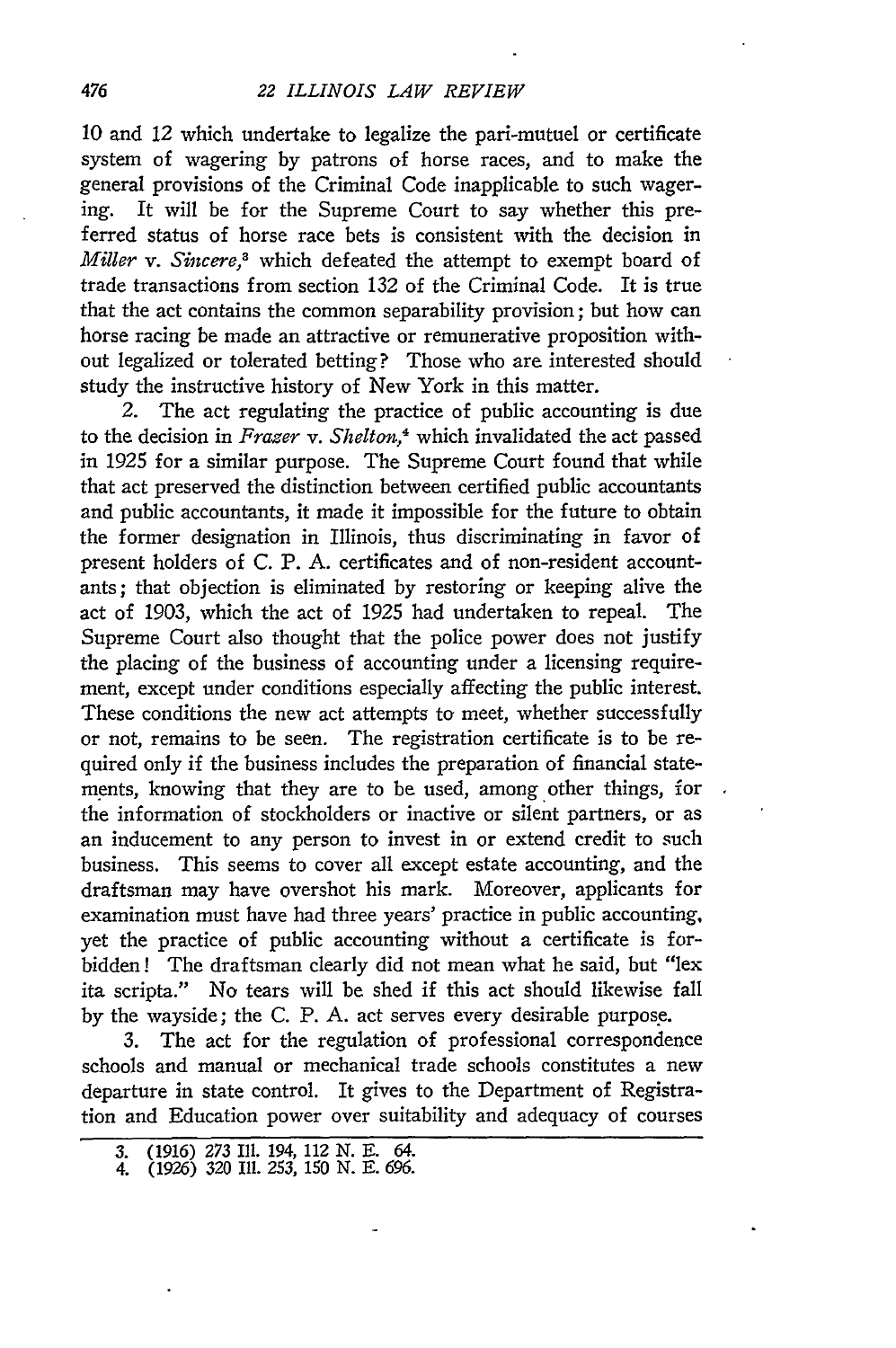and facilities of supervision and assistance, and over reasonableness of fees. It applies to all schools operated for profit which teach any trade or manual or mechanical occupation, thus excluding the teaching of music, art, or any cultural subject; and also to schools teaching, by other than resident instruction, any profession or occupation for the practice of which a certificate of registration from the department is or may hereafter be required by law, if school training is a prerequisite, thus excluding correspondence schools of law, since the department has no jurisdiction over licenses to practice law. The law is defective in this respect that it makes it unlawful to conduct such schools without a certificate of registration from the department, but provides no penalty for violation; reliance must therefore be placed upon the general penalty provision of division II, section 6 of the Criminal Code. Should this be inapplicable, the law would be simply an optional registration measure, and a very much more conservative exercise of legislative powers. It may be said that practically the same control would have been established over correspondence schools had the department been simply vested with a rulemaking power regarding the qualification of institutions desiring recognition in satisfaction of training requirements under registration laws, an advantage which no correspondence school would be willing to forego; but such control would not have extended to fees; and the legislative purpose could not have been accomplished in this way with regard to trade schools, which are regulated irrespective of any statutory training requirements. The institutions covered by the law render professional services, and the validity of legislative regulation of professional charges remains to be established; an entirely new policy is thus introduced in a casual and incidental manner, and by delegation to a state department, which is guided neither by the statute, nor by traditions of its own, nor by the traditions of established professional organization.

4. Professional and occupational licenses in general. Whether on purpose or through lack of coordination, the correspondence and trade school law is not brought under the amendments of the Civil Administrative Code relating to the Department of Registration and Education. These amendments provide a carefully drawn code for the revocation of professional and occupational licenses, which seems to be a model of its kind; it would have been easy also to make some provision for the refusal of licenses, in view of the decision in *Bratton v. Chandler.5* As is almost inevitable with legislation in this

**5. (1922) 260 U. S.** *110.*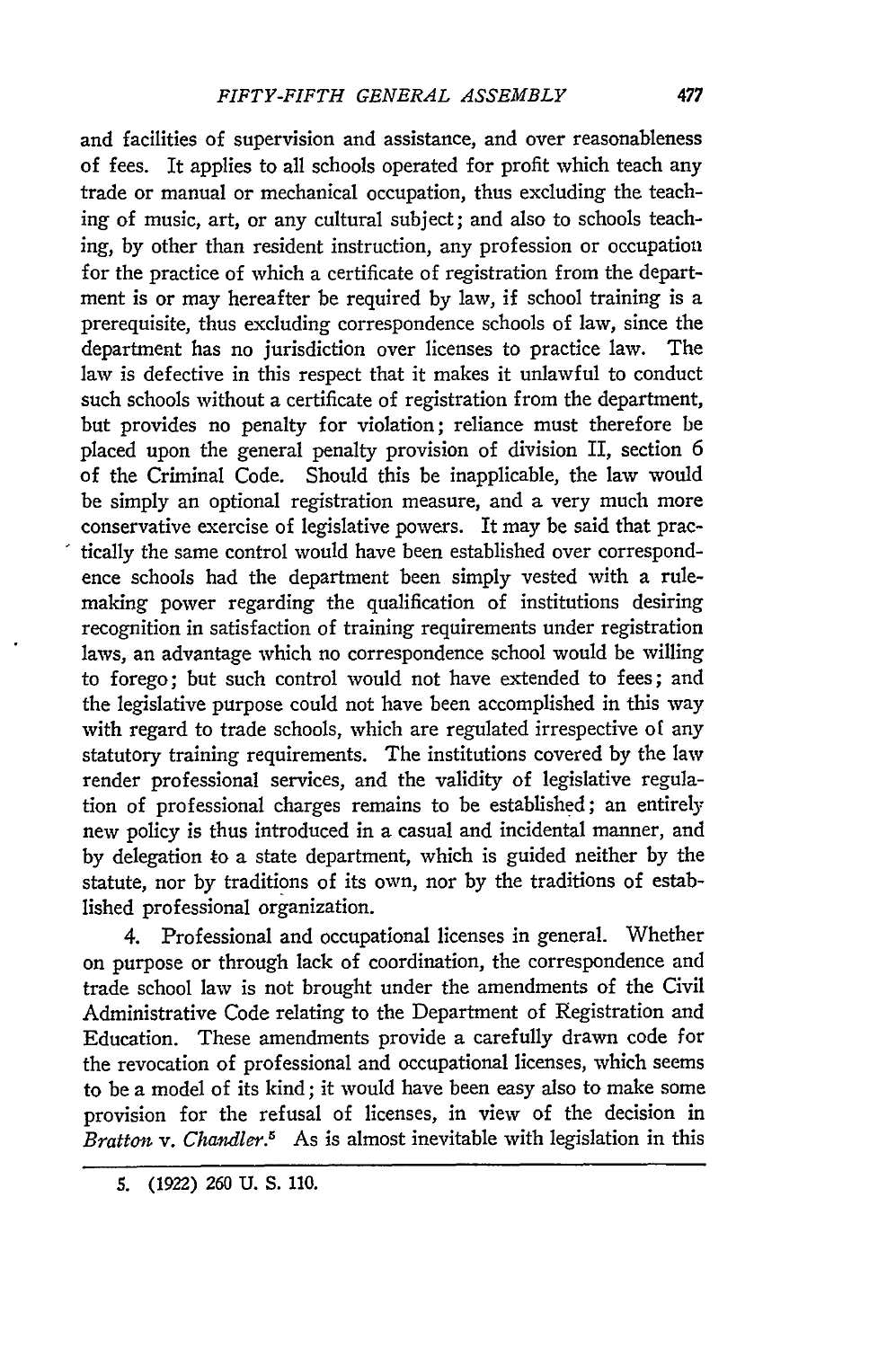state, the act raises a minor constitutional question: the revocation of licenses is also regulated in connection with particular professions, e. **g.,** medicine, and it may be contended that under the peculiar doctrine of our Supreme Court, these cannot be changed without amending the particular sections. However, if the point is well taken, little harm is done, for the existing provisions are substantially similar to the new law.

5. The amendments to the Criminal Code reveal a curious inconsistency of policy: the minimum penalties for robbery and certain forms of burglary are reduced from ten, five, and three years respectively to one year, a change apparently induced by the experience that a high minimum penalty not uncommonly leads to the substitution of a charge of an offense of less degree, that, in other words, unyielding rigor defeats its own ends. Yet the same amendment prescribes for the offense, not merely of aiding the escape of a prisoner sentenced to death, but also of concealing or assisting him after escape, an absolute penalty of life imprisonment-a manifest absurdity, which is certain to result in non-enforcement.

6. The amendment to the quo warranto act inevitably raises a question of validity. It forbids the issue of the writ to oust from office members of the Assembly or judicial or executive officers whose office is created by the constitution. As regards members of the Assembly, the act is of no particular significance, for each house judges of the qualification of its own members. But with regard to judicial and executive officers the situation is different. The Constitution makes ineligible to office any holder of public moneys who has failed to account for them; the disqualification can obviously not be reached by impeachment, and there is no remedy to enforce it other than quo warranto. Can the legislature nullify a constitutional provision by taking away the only method available to give it effect? It will be interesting to see how the Supreme Court will answer this question, if it ever comes before it.

7. The very important provision for excess condemnation is to apply only to the City of Chicago, being enacted under the constitutional amendment of 1905, and therefore subject to referendum vote, but with authority to re-submit in case of failure of adoption. The provision is that the city may take in fee simple and hold, lease, or sell more land than is needed for public improvement, wherever the court in which the proceedings have been instituted finds that such excess land is required to protect, preserve, or aid the improvement, and is reasonable in quantity therefor. The safeguarding provision should be a strong argument in favor of the power without